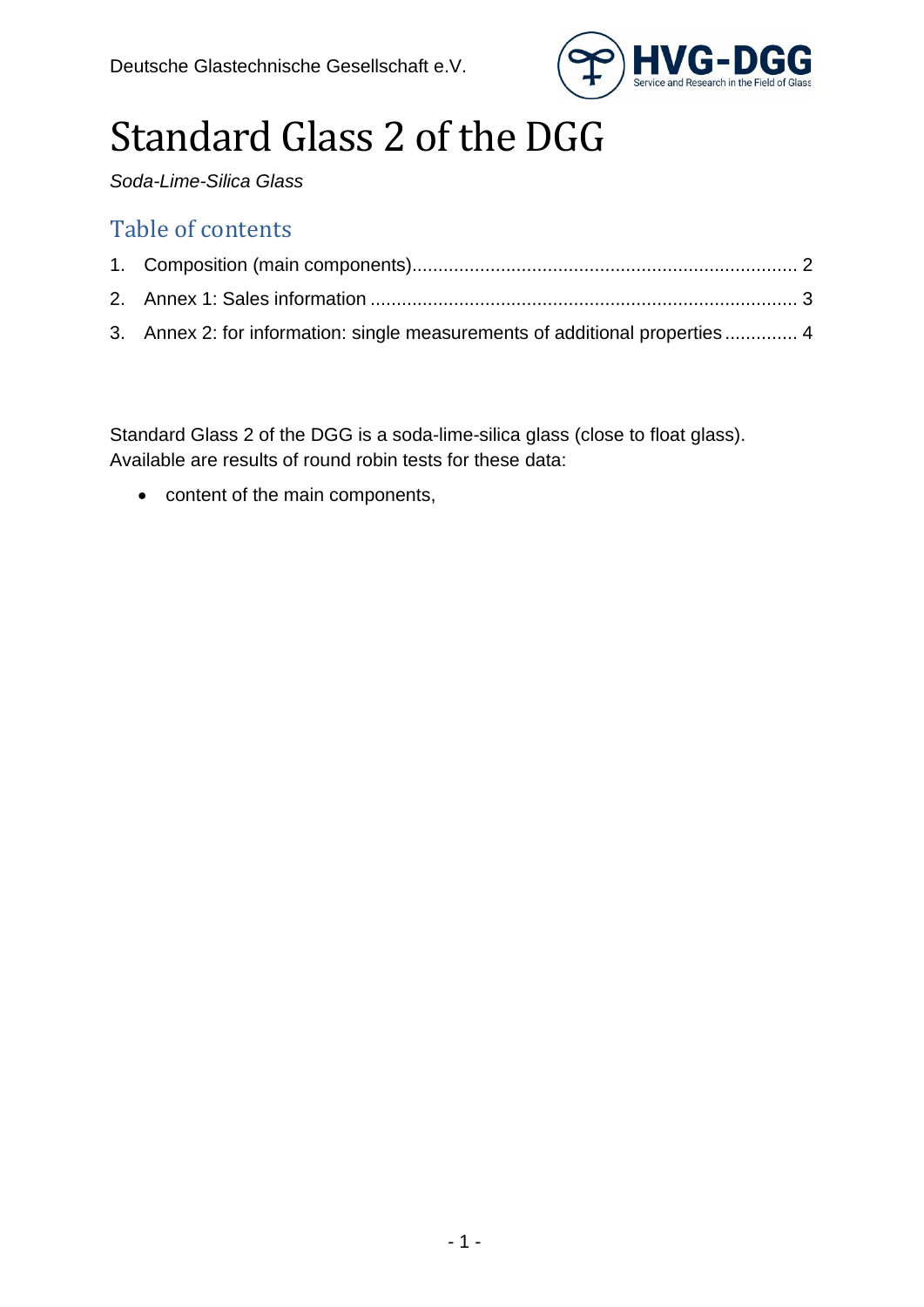Deutsche Glastechnische Gesellschaft e.V.



## <span id="page-1-0"></span>1. Composition (main components)

| component                       | SiO <sub>2</sub> | Al <sub>2</sub> O <sub>3</sub> | Fe <sub>2</sub> O <sub>3</sub> | TiO <sub>2</sub> | SO <sub>3</sub> |
|---------------------------------|------------------|--------------------------------|--------------------------------|------------------|-----------------|
| fraction in mass %              | 72.26            | 0.10                           | 0.021                          | 0.033            | 0.27            |
| standard deviation<br>in mass % | 0.098            | 0.018                          | 0.001                          | 0.004            | 0.017           |
| component                       | CaO              | <b>MgO</b>                     | Na <sub>2</sub> O              | K <sub>2</sub> O |                 |
| fraction in mass %              | 10.05            | 3.40                           | 13.78                          | 0,021            |                 |
| standard deviation<br>in mass % | 0.067            | 0.058                          | 0.050                          | 0.0067           |                 |

The chemical composition was determined in a round robin test of the subgroup "glass analysis" of the technical committee 1 of the DGG "physics and chemistry of glasses" by 8 laboratories.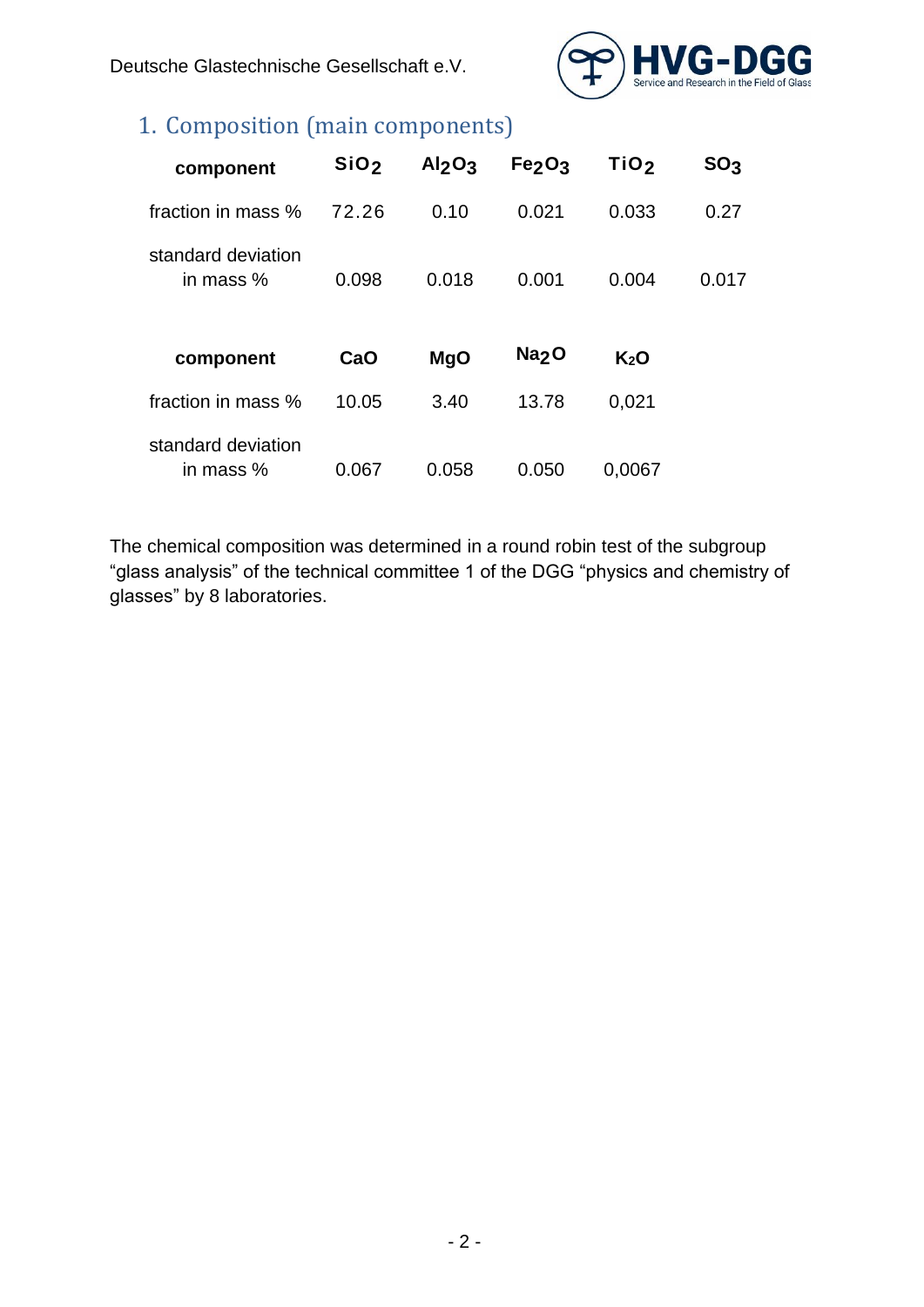

### <span id="page-2-0"></span>2. Annex 1: Sales information

Disks (80 mm  $\cdot$  50 mm  $\cdot$  5 mm) are delivered, weighing 47 to 48 g Costs (Jan. 2022): EUR 105.00 per set of 2 discs + shipping costs

Purchase orders to:

**Hüttentechnische Vereinigung der Deutschen Glasindustrie (HVG) e.V., Siemensstraße 45, D-63071 Offenbach am Main, Tel.: +49(0)69-97 58 61-0, Fax: +49(0)69-97 58 61-99, E-Mail: [hvg@hvg-dgg.de](mailto:hvg@hvg-dgg.de)**